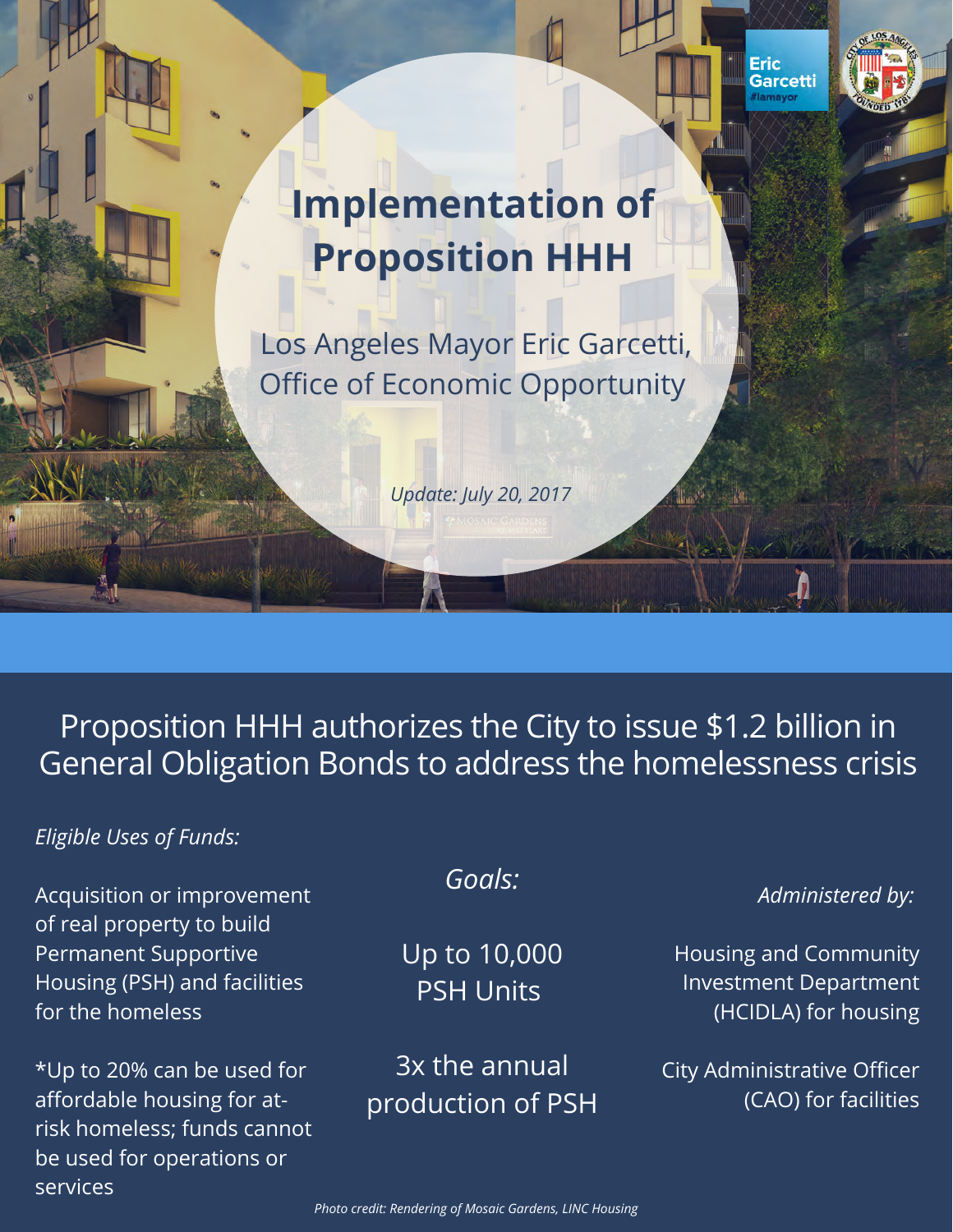### Implementation Timeline



- \$77 m for PSH: 615 total units, 440 PSH - \$12 m for 6 facilities:

# What's the Difference Between Facilities and PSH?

**Permanent Supportive Housing (PSH):** Affordable housing with rental assistance and supportive services that helps homeless Angelenos regain stability. PSH developments funded by Prop HHH must stay affordable for lower income households for at least 55 years.



**Homeless Facilities:** Prop HHH can also fund homeless shelters, transitional or bridge housing, or structures that provide other services like housing navigation, warming centers, storage, or showers.